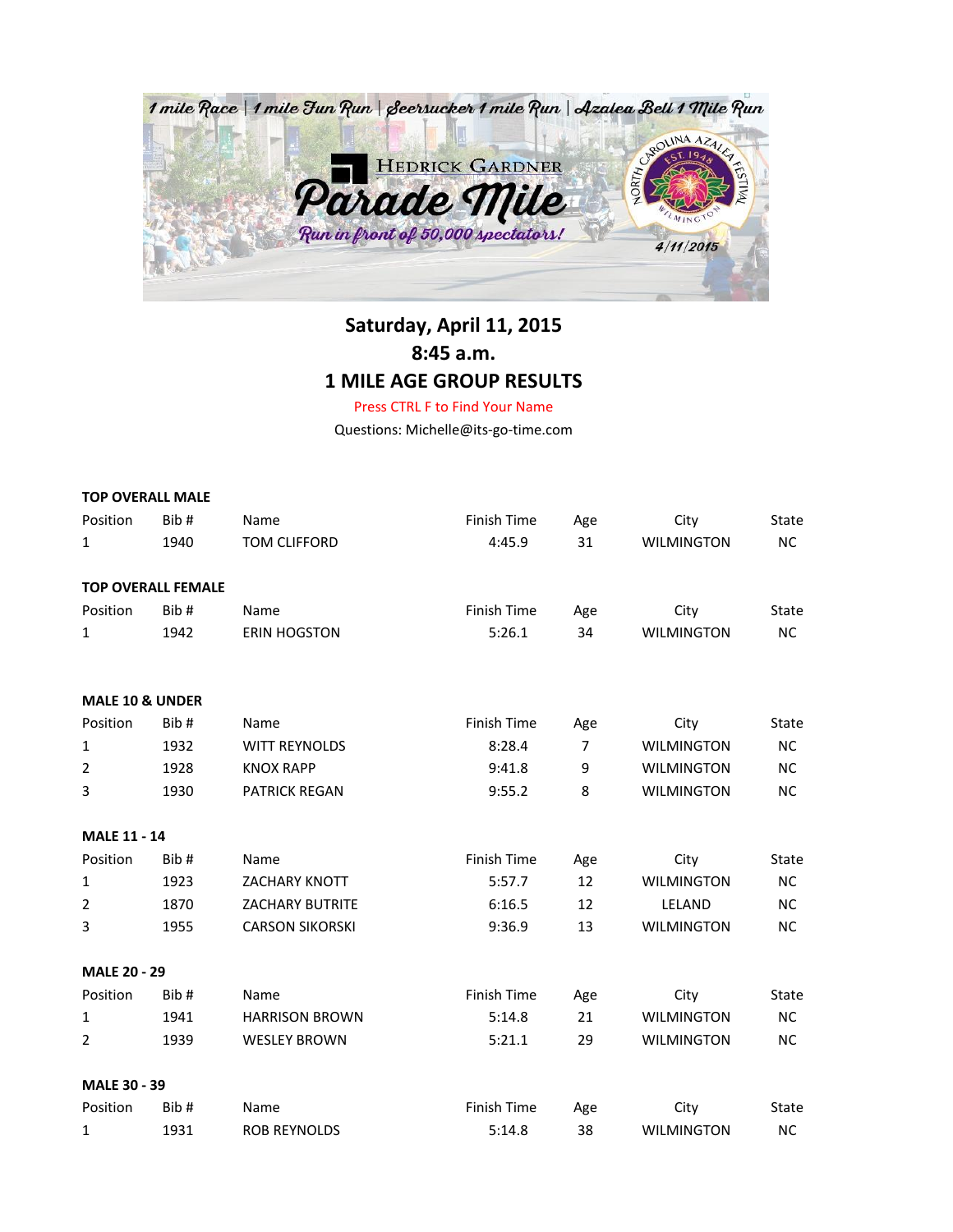| $\overline{2}$        | 1929                         | <b>CONOR REGAN</b>       | 6:14.2      | 35  | <b>WILMINGTON</b>   | <b>NC</b>    |
|-----------------------|------------------------------|--------------------------|-------------|-----|---------------------|--------------|
| 3                     | 1879                         | DAN HALVORSON            | 6:17.0      | 38  | <b>WILMINGTON</b>   | NC           |
| 4                     | 1873                         | <b>JONATHAN DAVIS</b>    | 7:24.6      | 30  | <b>WILMINGTON</b>   | ΝC           |
| 5                     | 1867                         | <b>AKI ATSUMI</b>        | 9:19.3      | 36  | <b>WILMINGTON</b>   | <b>NC</b>    |
| <b>MALE 40 - 49</b>   |                              |                          |             |     |                     |              |
| Position              | Bib#                         | Name                     | Finish Time | Age | City                | <b>State</b> |
| 1                     | 1878                         | <b>KYLE SHEPARD</b>      | 5:13.4      | 42  | <b>HAMPSTEAD</b>    | <b>NC</b>    |
| $\overline{2}$        | 1875                         | <b>RUSTY FENNELL</b>     | 5:18.5      | 48  | RALEIGH             | <b>NC</b>    |
| 3                     | 1945                         | <b>RICK POPLASKI</b>     | 5:26.0      | 48  | <b>WILMINGTON</b>   | ΝC           |
| 4                     | 1871                         | <b>JIM CLARK</b>         | 5:51.5      | 46  | VALDESE             | <b>NC</b>    |
| 5                     | 1953                         | <b>MARK JABALEY</b>      | 8:35.9      | 42  | <b>WILMINGTON</b>   | <b>NC</b>    |
| 6                     | 1959                         | <b>ROBERT SIKOSKI</b>    | 11:48.1     | 48  | <b>WILMINGTON</b>   | <b>NC</b>    |
| <b>MALE 50 - 59</b>   |                              |                          |             |     |                     |              |
| Position              | Bib#                         | Name                     | Finish Time | Age | City                | <b>State</b> |
| $\mathbf{1}$          | 1885                         | <b>TOM LANKFORD</b>      | 5:33.5      | 51  | <b>WILMINGTON</b>   | ΝC           |
| $\overline{2}$        | 1954                         | <b>WALKER TAYLOR</b>     | 6:32.3      | 53  | <b>WILMINGTON</b>   | <b>NC</b>    |
| 3                     | 1946                         | MIKE BURKINSHAW          | 7:48.7      | 50  | <b>WILMINGTON</b>   | <b>NC</b>    |
| <b>MALE 60+</b>       |                              |                          |             |     |                     |              |
| Position              | Bib#                         | Name                     | Finish Time | Age | City                | <b>State</b> |
| 1                     | 1869                         | <b>EDDIE BUCHANAN</b>    | 5:47.7      | 65  | <b>WILMINGTON</b>   | NC           |
|                       | <b>FEMALE 10 &amp; UNDER</b> |                          |             |     |                     |              |
| Position              | Bib#                         | Name                     | Finish Time | Age | City                | <b>State</b> |
| 1                     | 1952                         | ETTA JABALEY             | 8:35.1      | 8   | <b>WILMINGTON</b>   | <b>NC</b>    |
| $\overline{2}$        | 1926                         | <b>BENNETT RAPP</b>      | 8:42.1      | 7   | <b>WILMINGTON</b>   | <b>NC</b>    |
| 3                     | 1958                         | <b>KIERTSEN SIKORSKI</b> | 11:47.9     | 6   | WILMINGTON          | <b>NC</b>    |
| 4                     | 1957                         | NATALIE SIKOWSKI         | 11:49.9     | 7   | <b>WILMINGTON</b>   | <b>NC</b>    |
| <b>FEMALE 11 - 14</b> |                              |                          |             |     |                     |              |
| Position              | Bib#                         | Name                     | Finish Time | Age | City                | State        |
| 1                     | 1924                         | MAKAYLA OBREMSKI         | 6:00.8      | 11  | <b>HAMPSTEAD</b>    | NC           |
| $\overline{2}$        | 1877                         | <b>CAROLINE FLAX</b>     | 7:36.4      | 13  | <b>WILMINGTON</b>   | <b>NC</b>    |
| 3                     | 1950                         | <b>EMMA LEWIS</b>        | 8:10.0      | 11  | <b>WILMINGTON</b>   | NC           |
| 4                     | 1956                         | <b>LILY SIKORSKI</b>     | 9:45.1      | 11  | <b>WILMINGTON</b>   | <b>NC</b>    |
| 5                     | 1868                         | <b>ERIN BLANDING</b>     | 10:45.1     | 14  | <b>CASTLE HAYNE</b> | <b>NC</b>    |
| <b>FEMALE 15 - 19</b> |                              |                          |             |     |                     |              |
| Position              | Bib#                         | Name                     | Finish Time | Age | City                | <b>State</b> |
| $\mathbf{1}$          | 1948                         | <b>BRENDA DU</b>         | 9:24.2      | 19  | <b>WILMINGTON</b>   | NC           |
| <b>FEMALE 30 - 39</b> |                              |                          |             |     |                     |              |
| Position              | Bib#                         | Name                     | Finish Time | Age | City                | State        |
| $\mathbf{1}$          | 1943                         | <b>BRIDGET PHILLIPS</b>  | 5:30.4      | 38  | <b>WILMINGTON</b>   | <b>NC</b>    |
| 2                     | 1866                         | AMY ALEXANDER- CLARK     | 6:25.3      | 38  | VALDESE             | NC           |